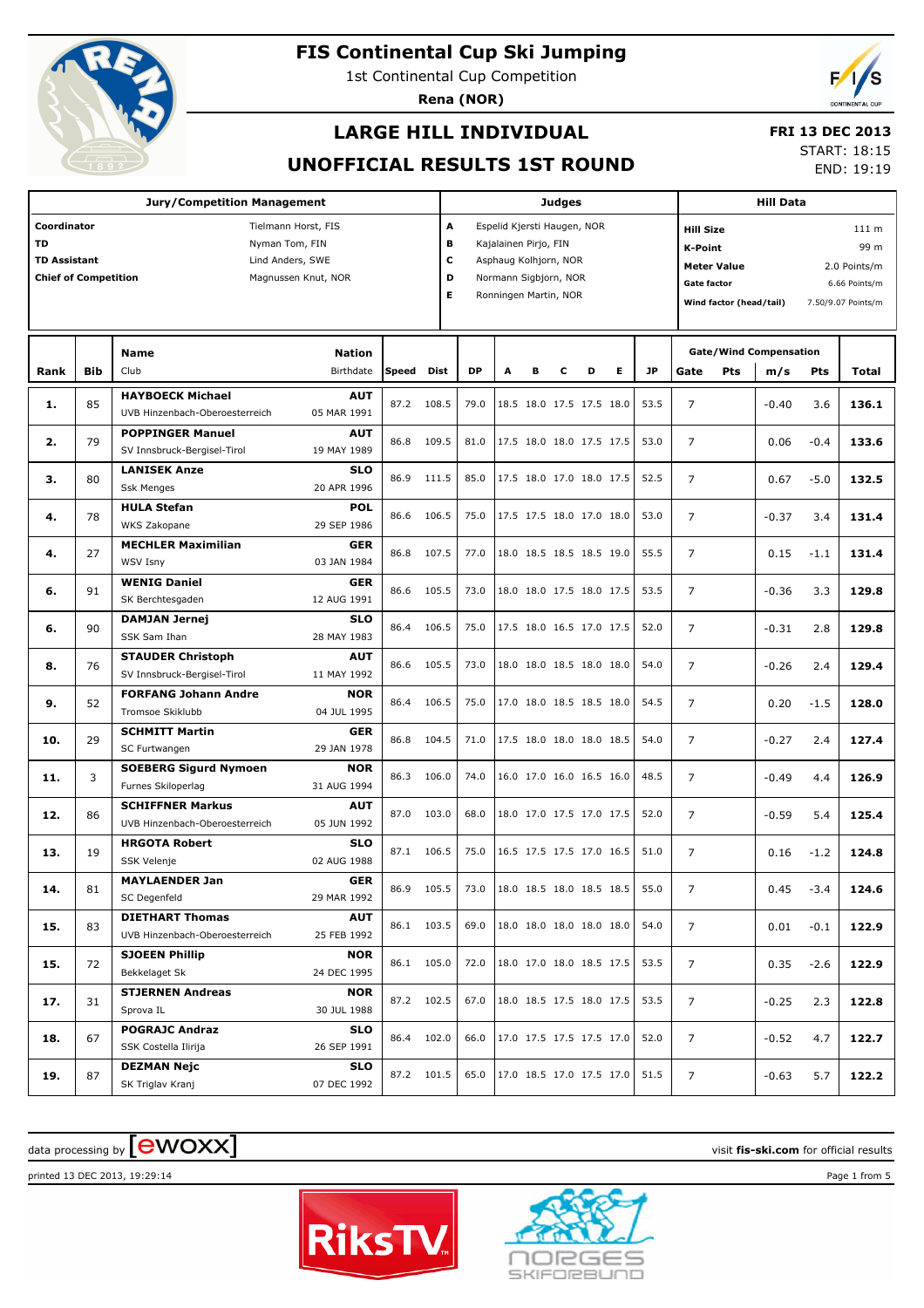

1st Continental Cup Competition

**Rena (NOR)**



## **LARGE HILL INDIVIDUAL**

#### **FRI 13 DEC 2013**

### **UNOFFICIAL RESULTS 1ST ROUND**

START: 18:15 END: 19:19

|      |                | Name                                                   | <b>Nation</b>             |       |            |           |   |                          |   |   |    |           | <b>Gate/Wind Compensation</b> |         |        |                                        |
|------|----------------|--------------------------------------------------------|---------------------------|-------|------------|-----------|---|--------------------------|---|---|----|-----------|-------------------------------|---------|--------|----------------------------------------|
| Rank | <b>Bib</b>     | Club                                                   | Birthdate                 | Speed | Dist       | <b>DP</b> | А | в                        | c | D | E. | <b>JP</b> | Pts<br>Gate                   | m/s     | Pts    | Total                                  |
| 20.  | $\mathbf{1}$   | <b>ROENSEN Atle Pedersen</b><br>Eidsvoll IF            | <b>NOR</b><br>13 AUG 1988 | 87.0  | 102.5      | 67.0      |   | 18.0 17.5 17.5 17.5 18.0 |   |   |    | 53.0      | $\overline{7}$                | $-0.20$ | 1.8    | 121.8                                  |
| 21.  | 65             | <b>QUECK Danny</b><br>WSV 08 Lauscha                   | <b>GER</b><br>17 SEP 1989 |       | 86.6 102.0 | 66.0      |   | 17.5 18.0 18.0 18.0 17.5 |   |   |    | 53.5      | $\overline{7}$                | $-0.23$ | 2.1    | 121.6                                  |
| 21.  | 53             | <b>MANDL Ziga</b>                                      | <b>SLO</b>                | 86.7  | 103.0      | 68.0      |   | 17.5 17.5 18.0 18.0 17.5 |   |   |    | 53.0      | 7                             | $-0.07$ | 0.6    | 121.6                                  |
| 23.  | 51             | SSK Costella Ilirija<br><b>FUHRE Jan</b>               | 13 JAN 1990<br><b>NOR</b> | 86.4  | 104.5      | 71.0      |   | 17.5 17.5 17.5 18.5 18.5 |   |   |    | 53.5      | $\overline{7}$                | 0.48    | $-3.6$ | 120.9                                  |
|      |                | Vikersund If                                           | 02 JAN 1991               |       |            |           |   |                          |   |   |    |           |                               |         |        |                                        |
| 24.  | 24             | <b>BERGGAARD Mats Soehagen</b><br>Stranden IL          | <b>NOR</b><br>24 AUG 1995 |       | 87.2 103.0 | 68.0      |   | 16.0 16.5 16.5 17.5 16.5 |   |   |    | 49.5      | $\overline{7}$                | $-0.31$ | 2.8    | 120.3                                  |
| 25.  | $\overline{4}$ | <b>KALINITSCHENKO Anton</b>                            | <b>RUS</b><br>22 JUL 1982 |       | 86.8 102.0 | 66.0      |   | 17.0 17.5 18.0 17.0 17.0 |   |   |    | 51.5      | $\overline{7}$                | $-0.29$ | 2.6    | 120.1                                  |
| 26.  | 45             | <b>KAELIN Pascal</b>                                   | SUI                       | 86.3  | 102.5      | 67.0      |   | 17.5 17.5 17.5 17.5 17.5 |   |   |    | 52.5      | $\overline{7}$                | 0.14    | $-1.0$ | 118.5                                  |
|      |                | Einsiedeln                                             | 11 JAN 1993               |       |            |           |   |                          |   |   |    |           |                               |         |        |                                        |
| 27.  | 50             | <b>HEISKANEN Sami</b><br>Puijon Hiihtoseura            | <b>FIN</b><br>14 OCT 1991 |       | 86.8 102.0 | 66.0      |   | 17.5 17.5 18.0 17.5 18.0 |   |   |    | 53.0      | $\overline{7}$                | 0.08    | $-0.6$ | 118.4                                  |
| 28.  | 61             | <b>KOIVURANTA Anssi</b><br>Kuusamon Erä-Veikot         | <b>FIN</b><br>03 JUL 1988 |       | 86.5 102.5 | 67.0      |   | 18.0 17.5 18.0 17.5 17.0 |   |   |    | 53.0      | $\overline{7}$                | 0.26    | $-2.0$ | 118.0                                  |
| 28.  | 58             | <b>HAUER Joachim</b><br>Bekkelaget SK                  | <b>NOR</b><br>02 FEB 1991 |       | 86.2 102.0 | 66.0      |   | 17.5 17.5 18.0 17.0 18.0 |   |   |    | 53.0      | 7                             | 0.13    | $-1.0$ | 118.0                                  |
| 30.  | 73             | <b>BRANDT Johan Martin</b>                             | <b>NOR</b>                |       | 85.8 101.0 | 64.0      |   | 18.0 18.0 18.0 18.0 17.5 |   |   |    | 54.0      | 7                             | 0.04    | $-0.3$ | 117.7                                  |
| 31.  | 82             | Steinkjer Skiklubb<br><b>KOCH Martin</b>               | 24 DEC 1987<br><b>AUT</b> | 87.0  | 103.0      | 68.0      |   | 17.0 17.5 17.0 17.5 17.0 |   |   |    | 51.5      | $\overline{7}$                | 0.25    | $-1.9$ | 117.6                                  |
|      |                | SV Villach-Kaernten<br><b>ZHAPAROV Radik</b>           | 22 JAN 1982<br><b>KAZ</b> |       |            |           |   |                          |   |   |    |           |                               |         |        |                                        |
| 32.  | 12             | Shvsm Dinamo                                           | 29 FEB 1984               | 86.7  | 99.5       | 61.0      |   | 17.5 17.5 17.0 18.0 18.0 |   |   |    | 53.0      | $\overline{7}$                | $-0.37$ | 3.4    | 117.4                                  |
| 33.  | 88             | <b>LEYHE Stephan</b><br>SC Willingen                   | <b>GER</b><br>05 JAN 1992 | 86.6  | 103.5      | 69.0      |   | 17.5 18.0 17.0 16.5 17.0 |   |   |    | 51.5      | $\overline{7}$                | 0.52    | $-3.9$ | 116.6                                  |
| 33.  | 55             | <b>PEIER Killian</b><br>Vallee du Joux                 | SUI<br>28 MAR 1995        | 86.6  | 99.0       | 60.0      |   | 16.5 17.0 17.0 17.0 17.0 |   |   |    | 51.0      | 7                             | $-0.62$ | 5.6    | 116.6                                  |
| 35.  | 71             | <b>KRAMARSIC Matic</b><br>SSK Costella Ilirija         | <b>SLO</b><br>02 FEB 1990 | 86.2  | 100.5      | 63.0      |   | 17.0 18.0 18.0 18.0 17.5 |   |   |    | 53.5      | $\overline{7}$                | 0.05    | $-0.4$ | 116.1                                  |
|      |                | <b>PITEA Sorin Iulian</b>                              | <b>ROU</b>                |       |            |           |   |                          |   |   |    |           |                               |         |        |                                        |
| 36.  | 18             | CSS Dinamo Rasnov                                      | 07 SEP 1997               | 86.3  | 100.0      | 62.0      |   | 17.0 18.0 18.0 18.0 18.5 |   |   |    | 54.0      | $\overline{7}$                | 0.10    | $-0.8$ | 115.2                                  |
| 37.  | 42             | <b>POLYCHRONIDIS Nico</b>                              | GRE<br>08 NOV 1989        | 87.2  | 99.0       | 60.0      |   | 17.0 17.5 17.5 17.0 17.0 |   |   |    | 51.5      | 7                             | $-0.40$ | 3.6    | 115.1                                  |
| 38.  | 5              | <b>ZMORAY Tomas</b><br>VSC Dukla B.Bystrica            | <b>SVK</b><br>26 JUL 1989 |       | 86.5 100.0 | 62.0      |   | 19.0 16.5 17.0 17.5 17.5 |   |   |    | 52.0      | 7                             | 0.18    | $-1.3$ | 112.7                                  |
| 39.  | 32             | <b>JOHNSON Anders</b>                                  | USA<br>23 APR 1989        | 86.7  | 98.0       | 58.0      |   | 17.0 18.0 17.0 17.0 17.5 |   |   |    | 51.5      | 7                             | $-0.26$ | 2.4    | 111.9                                  |
| 40.  | 44             | <b>EGLOFF Pascal</b>                                   | SUI                       | 86.7  | 99.5       | 61.0      |   | 17.5 18.0 18.5 17.5 17.0 |   |   |    | 53.0      | 7                             | 0.31    | $-2.3$ | 111.7                                  |
|      | 57             | Grabserberg<br><b>HORLACHER Kevin</b>                  | 08 AUG 1992<br><b>GER</b> | 86.6  | 98.5       | 59.0      |   | 16.5 17.0 16.0 16.5 16.5 |   |   |    | 49.5      | $\overline{7}$                |         |        |                                        |
| 41.  |                | SC Degenfeld<br><b>TANDE Daniel-Andre</b>              | 24 SEP 1989<br><b>NOR</b> |       |            |           |   |                          |   |   |    |           |                               | $-0.34$ | 3.1    | 111.6                                  |
| 42.  | 60             | Kongsberg IF                                           | 24 JAN 1994               |       | 86.7 100.0 | 62.0      |   | 17.5 18.0 18.0 18.0 17.5 |   |   |    | 53.5      | 7                             | 0.53    | $-4.0$ | 111.5                                  |
| 42.  | 13             | <b>ELVERUM SORSELL Kim Rene</b><br>Ullensaker Skiklubb | <b>NOR</b><br>06 OCT 1988 | 86.5  | 99.0       | 60.0      |   | 16.5 16.5 16.5 17.0 16.5 |   |   |    | 49.5      | 7                             | $-0.22$ | 2.0    | 111.5                                  |
|      |                | data processing by <b>[CWOXX]</b>                      |                           |       |            |           |   |                          |   |   |    |           |                               |         |        | visit fis-ski.com for official results |

printed 13 DEC 2013, 19:29:14 Page 2 from 5



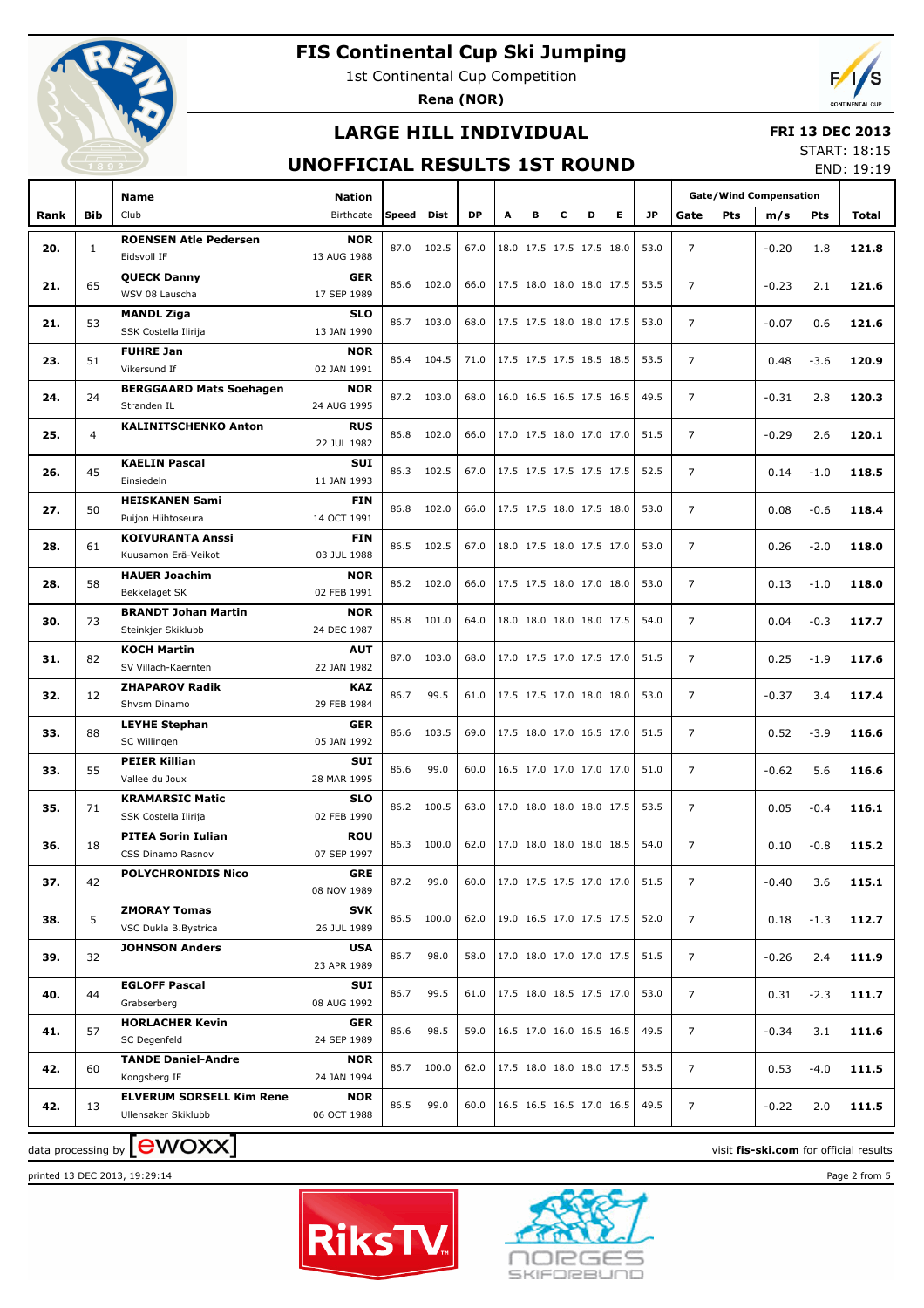

1st Continental Cup Competition

**Rena (NOR)**



## **LARGE HILL INDIVIDUAL**

#### **FRI 13 DEC 2013**

### **UNOFFICIAL RESULTS 1ST ROUND**

START: 18:15 END: 19:19

|      |            | Name                                             | <b>Nation</b>             |       |      |           |   |   |                          |   |   |      | <b>Gate/Wind Compensation</b> |     |         |        |       |
|------|------------|--------------------------------------------------|---------------------------|-------|------|-----------|---|---|--------------------------|---|---|------|-------------------------------|-----|---------|--------|-------|
| Rank | <b>Bib</b> | Club                                             | Birthdate                 | Speed | Dist | <b>DP</b> | A | в | c                        | D | Е | JP   | Gate                          | Pts | m/s     | Pts    | Total |
|      |            | <b>SWENSEN Vegard</b>                            | <b>NOR</b>                |       |      |           |   |   |                          |   |   |      |                               |     |         |        |       |
| 44.  | 64         | Asker Skiklubb                                   | 22 OCT 1986               | 87.0  | 98.0 | 58.0      |   |   | 17.5 18.0 17.5 18.0 17.5 |   |   | 53.0 | $\overline{7}$                |     | $-0.04$ | 0.4    | 111.4 |
| 45.  | 43         | <b>MORASSI Andrea</b>                            | <b>ITA</b>                | 86.5  | 99.5 | 61.0      |   |   | 17.0 18.0 18.0 17.5 17.5 |   |   | 53.0 | $\overline{7}$                |     | 0.43    | $-3.2$ | 110.8 |
|      |            | G.S. FORESTALE                                   | 30 AUG 1988               |       |      |           |   |   |                          |   |   |      |                               |     |         |        |       |
| 46.  | 41         | <b>KARTA Samet</b>                               | <b>TUR</b>                | 86.6  | 97.0 | 56.0      |   |   | 17.0 17.0 18.0 17.5 17.0 |   |   | 51.5 | $\overline{7}$                |     | $-0.30$ | 2.7    | 110.2 |
|      |            |                                                  | 09 SEP 1993               |       |      |           |   |   |                          |   |   |      |                               |     |         |        |       |
| 47.  | 68         | <b>KANTYKA Przemyslaw</b><br>Lks Klimczok bystra | <b>POL</b><br>15 DEC 1996 | 86.5  | 96.5 | 55.0      |   |   | 17.0 18.0 17.0 17.0 17.0 |   |   | 51.0 | $\overline{7}$                |     | $-0.45$ | 4.1    | 110.1 |
|      |            | <b>FRENETTE Peter</b>                            | <b>USA</b>                |       |      |           |   |   |                          |   |   |      |                               |     |         |        |       |
| 48.  | 47         | New York Ski Ed Foundation                       | 24 FEB 1992               | 86.5  | 96.5 | 55.0      |   |   | 16.5 16.5 18.0 17.0 17.0 |   |   | 50.5 | $\overline{7}$                |     | $-0.47$ | 4.3    | 109.8 |
|      |            | <b>MAEAETTAE Jarkko</b>                          | <b>FIN</b>                |       |      |           |   |   |                          |   |   |      |                               |     |         |        |       |
| 49.  | 84         | Kainuun Hiihtoseura                              | 28 DEC 1994               | 86.2  | 96.5 | 55.0      |   |   | 17.0 17.5 17.0 17.0 17.5 |   |   | 51.5 | $\overline{7}$                |     | $-0.35$ | 3.2    | 109.7 |
|      |            | <b>MAYER Nicolas</b>                             | <b>FRA</b>                |       |      |           |   |   |                          |   |   |      |                               |     |         |        |       |
| 50.  | 9          | Courchevel                                       | 06 OCT 1990               | 86.3  | 96.0 | 54.0      |   |   | 17.0 17.0 17.0 17.0 17.5 |   |   | 51.0 | $\overline{7}$                |     | $-0.42$ | 3.8    | 108.8 |
| 51.  | 14         | <b>TATU Robert Valentin</b>                      | <b>ROU</b>                | 85.8  | 95.5 | 53.0      |   |   | 17.5 17.0 18.0 17.5 17.5 |   |   | 52.5 | $\overline{7}$                |     | $-0.02$ | 0.2    | 105.7 |
|      |            | CS Dinamo                                        | 03 JUL 1996               |       |      |           |   |   |                          |   |   |      |                               |     |         |        |       |
| 52.  | 2          | <b>SKINNES Stian Andre</b>                       | <b>NOR</b>                | 86.5  | 94.5 | 51.0      |   |   | 17.0 15.5 16.5 17.0 16.0 |   |   | 49.5 | $\overline{7}$                |     | $-0.48$ | 4.4    | 104.9 |
|      |            | Gjerpenkollen Hoppklubb                          | 19 AUG 1991               |       |      |           |   |   |                          |   |   |      |                               |     |         |        |       |
| 53.  | 77         | <b>LEJA Krzysztof</b>                            | <b>POL</b>                | 86.4  | 94.0 | 50.0      |   |   | 17.0 17.5 16.0 17.0 17.0 |   |   | 51.0 | $\overline{7}$                |     | $-0.38$ | 3.4    | 104.4 |
|      |            | AZS ZAKOPANE<br><b>WOLNY Jakub</b>               | 21 FEB 1996<br><b>POL</b> |       |      |           |   |   |                          |   |   |      |                               |     |         |        |       |
| 54.  | 70         | Lks Klimczok bystra                              | 15 MAY 1995               | 86.5  | 94.5 | 51.0      |   |   | 17.5 16.5 17.5 17.0 16.5 |   |   | 51.0 | $\overline{7}$                |     | $-0.24$ | 2.2    | 104.2 |
|      |            | <b>NOMME Martti</b>                              | <b>EST</b>                |       |      |           |   |   |                          |   |   |      |                               |     |         |        |       |
| 54.  | 26         | Voru Sportschool                                 | 07 AUG 1993               | 86.7  | 97.5 | 57.0      |   |   | 16.5 18.0 17.5 16.0 16.0 |   |   | 50.0 | $\overline{7}$                |     | 0.37    | $-2.8$ | 104.2 |
|      |            | <b>BOYARINTSEV Vladislav</b>                     | <b>RUS</b>                |       |      |           |   |   |                          |   |   |      |                               |     |         |        |       |
| 56.  | 22         | <b>CSKA</b>                                      | 31 OCT 1994               | 86.8  | 91.0 | 44.0      |   |   | 17.0 16.5 17.0 17.0 17.0 |   |   | 51.0 | $\overline{7}$                |     | $-0.99$ | 9.0    | 104.0 |
|      | 62         | <b>KOREK Dusty</b>                               | <b>CAN</b>                | 85.6  | 95.5 | 53.0      |   |   | 17.0 17.0 17.5 17.0 17.0 |   |   | 51.0 | $\overline{7}$                |     | 0.04    |        | 103.7 |
| 57.  |            | Altius Nordic ski club                           | 14 APR 1995               |       |      |           |   |   |                          |   |   |      |                               |     |         | $-0.3$ |       |
| 57.  | 59         | <b>RUDA Adam</b>                                 | <b>POL</b>                | 86.7  | 97.5 | 57.0      |   |   | 16.0 16.5 16.5 16.0 16.5 |   |   | 49.0 | $\overline{7}$                |     | 0.31    | $-2.3$ | 103.7 |
|      |            | ZTS Zakucie Zagorz                               | 18 NOV 1995               |       |      |           |   |   |                          |   |   |      |                               |     |         |        |       |
| 59.  | 63         | <b>GRIMSRUD Simen Key</b>                        | <b>NOR</b>                | 85.9  | 96.5 | 55.0      |   |   | 16.5 16.5 16.5 16.5 16.0 |   |   | 49.5 | $\overline{7}$                |     | 0.14    | $-1.0$ | 103.5 |
|      |            | Asker Skiklubb                                   | 22 MAR 1992               |       |      |           |   |   |                          |   |   |      |                               |     |         |        |       |
| 60.  | 23         | <b>SOMMER Pascal</b><br>Am Bachtel Wald          | <b>SUI</b><br>29 JUN 1992 | 86.5  | 93.0 | 48.0      |   |   | 16.5 16.5 17.0 16.5 17.0 |   |   | 50.0 | $\overline{7}$                |     | $-0.52$ | 4.7    | 102.7 |
|      |            | <b>KLINGA Sebastian</b>                          | <b>FIN</b>                |       |      |           |   |   |                          |   |   |      |                               |     |         |        |       |
| 61.  | 66         | Lahden Hiihtoseura                               | 26 APR 1992               | 86.5  | 93.5 | 49.0      |   |   | 16.5 17.0 16.5 16.5 16.5 |   |   | 49.5 | $\overline{7}$                |     | $-0.35$ | 3.2    | 101.7 |
|      |            | <b>MORRICE Trevor</b>                            | <b>CAN</b>                |       |      |           |   |   |                          |   |   |      |                               |     |         |        |       |
| 62.  | 10         | Altius Nordic Ski Club                           | 23 SEP 1991               | 86.7  | 92.0 | 46.0      |   |   | 17.0 16.5 16.5 16.0 16.5 |   |   | 49.5 | $\overline{7}$                |     | $-0.65$ | 5.9    | 101.4 |
| 63.  | 49         | <b>SAMMELSELG Siim-Tanel</b>                     | EST                       | 87.0  | 90.5 | 43.0      |   |   | 17.0 17.0 16.5 16.5 16.5 |   |   | 50.0 | $\overline{7}$                |     | $-0.81$ | 7.3    | 100.3 |
|      |            | Nomme Sportclub, Lahden Hiihtos                  | 18 MAY 1993               |       |      |           |   |   |                          |   |   |      |                               |     |         |        |       |
| 64.  | 28         | <b>KULIKOV Sergei</b><br><b>CSKA</b>             | <b>RUS</b><br>20 APR 1994 | 86.0  | 93.0 | 48.0      |   |   | 17.0 17.0 17.0 16.5 17.0 |   |   | 51.0 | $\overline{7}$                |     | $-0.09$ | 0.8    | 99.8  |
|      |            | <b>WOHLGENANNT Ulrich</b>                        | <b>AUT</b>                |       |      |           |   |   |                          |   |   |      |                               |     |         |        |       |
| 65.  | 75         | SK Kehlegg-Vorarlberg                            | 01 AUG 1994               | 86.2  | 92.5 | 47.0      |   |   | 17.5 17.0 17.0 16.5 16.5 |   |   | 50.5 | $\overline{7}$                |     | $-0.20$ | 1.8    | 99.3  |
|      |            | <b>TUDOR Remus</b>                               | <b>ROU</b>                |       | 95.5 |           |   |   |                          |   |   | 48.0 |                               |     |         |        |       |
| 66.  | 15         | CSU Brasov                                       | 17 MAR 1993               | 85.5  |      | 53.0      |   |   | 16.0 16.0 16.0 16.0 16.0 |   |   |      | $\overline{7}$                |     | 0.44    | $-3.3$ | 97.7  |
| 67.  | 48         | <b>LAMB Chris</b>                                | <b>USA</b>                | 86.9  | 99.0 | 60.0      |   |   | 10.0 10.5 10.5 12.5 10.0 |   |   | 31.0 | $\overline{7}$                |     | $-0.73$ | 6.6    | 97.6  |
|      |            | Andover Outing Club                              | 21 JUN 1989               |       |      |           |   |   |                          |   |   |      |                               |     |         |        |       |

printed 13 DEC 2013, 19:29:14 Page 3 from 5





data processing by **CWOXX** and  $\overline{C}$  and  $\overline{C}$  and  $\overline{C}$  and  $\overline{C}$  and  $\overline{C}$  and  $\overline{C}$  and  $\overline{C}$  and  $\overline{C}$  and  $\overline{C}$  and  $\overline{C}$  and  $\overline{C}$  and  $\overline{C}$  and  $\overline{C}$  and  $\overline{C}$  and  $\overline{C}$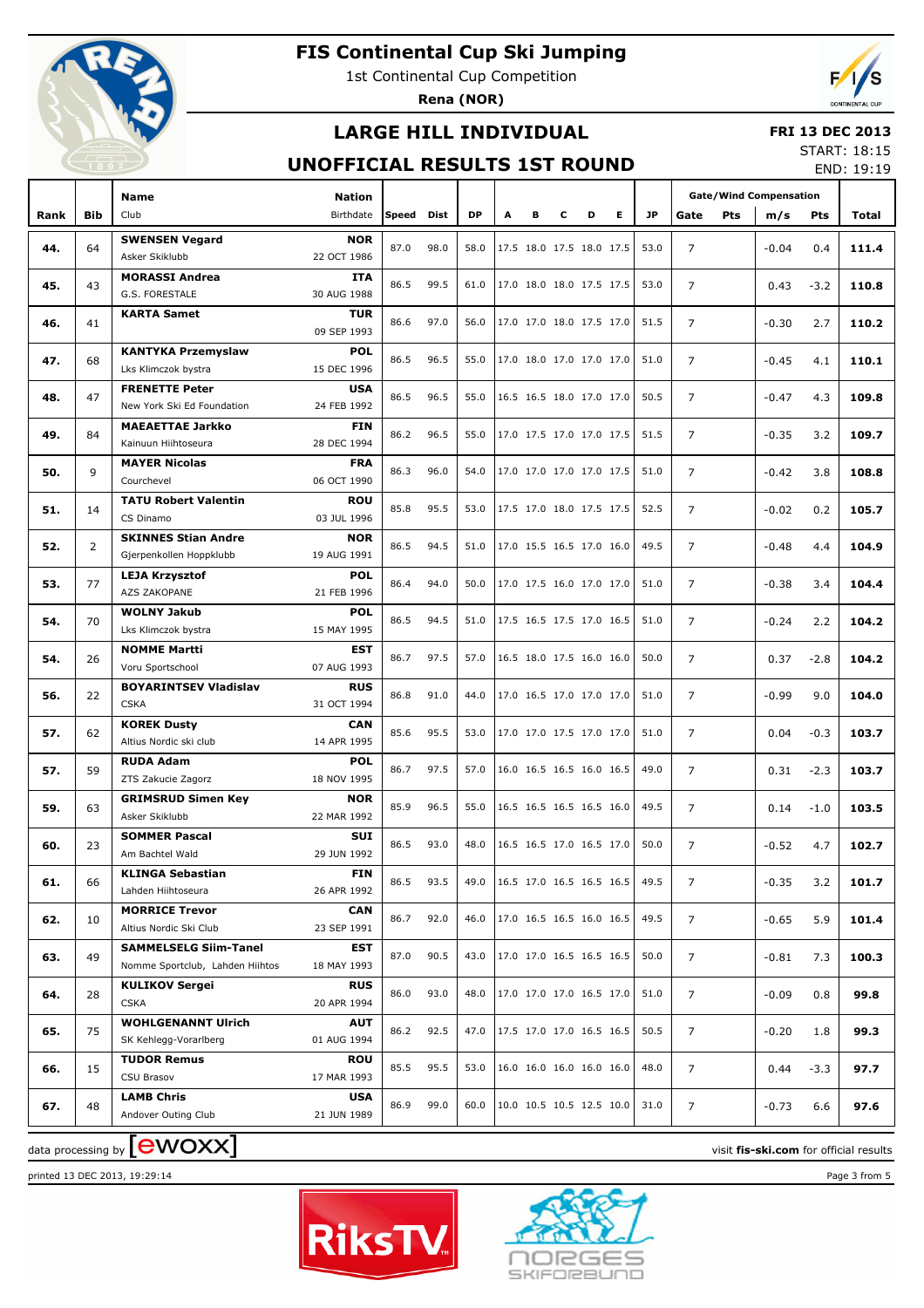

1st Continental Cup Competition

**Rena (NOR)**



## **LARGE HILL INDIVIDUAL**

#### **FRI 13 DEC 2013**

### **UNOFFICIAL RESULTS 1ST ROUND**

START: 18:15 END: 19:19

|      |                | <b>Name</b>                                  | <b>Nation</b>             |       |       |           |   |   |   |                          |    |           |                | <b>Gate/Wind Compensation</b> |         |        |       |  |
|------|----------------|----------------------------------------------|---------------------------|-------|-------|-----------|---|---|---|--------------------------|----|-----------|----------------|-------------------------------|---------|--------|-------|--|
| Rank | <b>Bib</b>     | Club                                         | Birthdate                 | Speed | Dist  | <b>DP</b> | A | в | c | D                        | E. | <b>JP</b> | Gate           | <b>Pts</b>                    | m/s     | Pts    | Total |  |
|      |                | <b>STURSA Voitech</b>                        | <b>CZE</b>                | 86.5  | 94.0  | 50.0      |   |   |   | 16.5 16.5 17.0 16.5 16.5 |    | 49.5      | $\overline{7}$ |                               |         |        |       |  |
| 67.  | 34             | Sk Nove mesto na morave                      | 03 AUG 1995               |       |       |           |   |   |   |                          |    |           |                |                               | 0.25    | $-1.9$ | 97.6  |  |
| 69.  | 38             | <b>HOLIK Frantisek</b>                       | <b>CZE</b>                | 86.4  | 91.5  | 45.0      |   |   |   | 16.5 17.5 17.0 16.5 17.5 |    | 51.0      | $\overline{7}$ |                               | $-0.12$ | 1.1    | 97.1  |  |
|      |                | Lsk Lomnice nad popelkou                     | 23 OCT 1998               |       |       |           |   |   |   |                          |    |           |                |                               |         |        |       |  |
| 70.  | 74             | <b>MIETUS Grzegorz</b>                       | <b>POL</b>                | 86.2  | 91.5  | 45.0      |   |   |   | 17.0 16.5 17.0 16.5 17.0 |    | 50.5      | $\overline{7}$ |                               | $-0.01$ | 0.1    | 95.6  |  |
|      |                | AZS ZAKOPANE                                 | 20 FEB 1993               |       |       |           |   |   |   |                          |    |           |                |                               |         |        |       |  |
| 71.  | 11             | <b>KOROLEV Alexey</b>                        | <b>KAZ</b>                | 87.1  | 88.5  | 39.0      |   |   |   | 17.5 17.0 17.5 17.0 16.5 |    | 51.5      | $\overline{7}$ |                               | $-0.53$ | 4.8    | 95.3  |  |
|      |                | Dynamo                                       | 20 JUN 1987               |       |       |           |   |   |   |                          |    |           |                |                               |         |        |       |  |
| 72.  | 16             | <b>AALST VAN DER Oldrik</b>                  | <b>NED</b>                | 85.9  | 92.5  | 47.0      |   |   |   | 17.0 17.0 16.0 16.0 17.0 |    | 50.0      | $\overline{7}$ |                               | 0.44    | $-3.3$ | 93.7  |  |
|      |                | <b>National Team</b>                         | 01 DEC 1995               |       |       |           |   |   |   |                          |    |           |                |                               |         |        |       |  |
| 73.  | 6              | <b>MAZOCH Jiri</b>                           | <b>CZE</b>                | 85.6  | 92.0  | 46.0      |   |   |   | 16.5 16.5 16.5 16.0 16.5 |    | 49.5      | $\overline{7}$ |                               | 0.26    | $-2.0$ | 93.5  |  |
|      |                | TJ Frenstat                                  | 02 JAN 1990               |       |       |           |   |   |   |                          |    |           |                |                               |         |        |       |  |
| 74.  | 69             | <b>RUTKOWSKI Lukasz</b><br>TS Wisla Zakopane | <b>POL</b><br>22 JAN 1988 | 86.3  | 89.0  | 40.0      |   |   |   | 16.0 16.5 16.5 16.5 16.0 |    | 49.0      | $\overline{7}$ |                               | $-0.43$ | 3.9    | 92.9  |  |
|      |                | <b>SOKOLENKO Konstantin</b>                  | <b>KAZ</b>                |       |       |           |   |   |   |                          |    |           |                |                               |         |        |       |  |
| 75.  | 37             |                                              | 09 NOV 1987               | 85.8  | 92.0  | 46.0      |   |   |   | 16.0 16.5 17.0 16.0 16.5 |    | 49.0      | $\overline{7}$ |                               | 0.30    | $-2.2$ | 92.8  |  |
| 76.  | $\overline{7}$ | <b>TOROK Eduard</b>                          | <b>ROU</b>                | 85.8  | 92.0  | 46.0      |   |   |   | 15.5 16.0 15.5 15.5 15.0 |    | 47.0      | $\overline{7}$ |                               | 0.04    | $-0.3$ | 92.7  |  |
|      |                | CSS Dinamo Rasnov                            | 02 MAY 1997               |       |       |           |   |   |   |                          |    |           |                |                               |         |        |       |  |
| 77.  | 89             | <b>EISENBICHLER Markus</b>                   | <b>GER</b>                | 86.8  | 100.5 | 63.0      |   |   |   | 11.0 10.0 10.0 10.5 11.0 |    | 31.5      | $\overline{7}$ |                               | 0.28    | $-2.1$ | 92.4  |  |
|      |                | <b>TSV Siegsdorf</b>                         | 03 APR 1991               |       |       |           |   |   |   |                          |    |           |                |                               |         |        |       |  |
| 78.  | 35             | <b>ROWLEY Matthew</b>                        | <b>CAN</b>                | 86.0  | 91.0  | 44.0      |   |   |   | 16.5 16.5 16.5 16.5 16.0 |    | 49.5      | $\overline{7}$ |                               | 0.29    | $-2.2$ | 91.3  |  |
|      |                | Altius Nordic Ski Club                       | 04 JUN 1993               |       |       |           |   |   |   |                          |    |           |                |                               |         |        |       |  |
| 79.  | 39             | <b>KHALEZOV Alexander</b>                    | <b>RUS</b>                | 86.5  | 86.0  | 34.0      |   |   |   | 17.0 16.5 16.5 16.5 16.0 |    | 49.5      | $\overline{7}$ |                               | $-0.22$ | 2.0    | 85.5  |  |
|      |                | <b>CSKA</b>                                  | 02 DEC 1994               |       |       |           |   |   |   |                          |    |           |                |                               |         |        |       |  |
| 80.  | 36             | <b>HACEK Vit</b>                             | <b>CZE</b><br>28 JUN 1994 | 86.0  | 89.0  | 40.0      |   |   |   | 15.5 16.5 16.0 15.0 16.0 |    | 47.5      | $\overline{7}$ |                               | 0.29    | $-2.2$ | 85.3  |  |
|      |                | <b>ANTONISSEN Lars</b>                       | <b>NED</b>                |       |       |           |   |   |   |                          |    |           |                |                               |         |        |       |  |
| 81.  | 17             | National Team                                | 31 JUL 1995               | 86.4  | 89.5  | 41.0      |   |   |   | 15.5 15.0 15.5 14.5 16.0 |    | 46.0      | $\overline{7}$ |                               | 0.58    | $-4.4$ | 82.6  |  |
|      |                | <b>MUMINOV Sabirzhan</b>                     | <b>KAZ</b>                |       |       |           |   |   |   |                          |    |           |                |                               |         |        |       |  |
| 82.  | 56             |                                              | 16 APR 1994               | 86.9  | 85.0  | 32.0      |   |   |   | 14.0 14.0 14.0 14.5 14.5 |    | 42.5      | $\overline{7}$ |                               | $-0.82$ | 7.4    | 81.9  |  |
|      |                | <b>VEREDYUK Volodymyr</b>                    | <b>UKR</b>                |       |       |           |   |   |   |                          |    |           |                |                               |         |        |       |  |
| 83.  | 40             | Vorokhta Ski School                          | 07 APR 1993               | 86.7  | 83.0  | 28.0      |   |   |   | 16.0 16.0 16.0 15.5 15.5 |    | 47.5      | $\overline{7}$ |                               | $-0.40$ | 3.6    | 79.1  |  |
| 84.  | 8              | <b>NORDIN Carl</b>                           | <b>SWE</b>                | 86.4  | 85.0  | 32.0      |   |   |   | 14.5 14.5 15.5 14.0 13.5 |    | 43.0      | $\overline{7}$ |                               | $-0.24$ | 2.2    | 77.2  |  |
|      |                | IF Friska Viljor                             | 23 DEC 1989               |       |       |           |   |   |   |                          |    |           |                |                               |         |        |       |  |
| 85.  | 21             | <b>WIT DE Ruben</b>                          | <b>NED</b>                | 86.4  | 78.0  | 18.0      |   |   |   | 14.5 14.0 14.0 14.0 14.0 |    | 42.0      | $\overline{7}$ |                               | $-1.38$ | 12.5   | 72.5  |  |
|      |                | National team                                | 02 FEB 1995               |       |       |           |   |   |   |                          |    |           |                |                               |         |        |       |  |
| 86.  | 20             | <b>PASICHNYK Stepan</b>                      | <b>UKR</b>                | 86.3  | 79.0  | 20.0      |   |   |   | 14.0 14.0 13.5 13.5 14.0 |    | 41.5      | $\overline{7}$ |                               | $-0.54$ | 4.9    | 66.4  |  |
|      |                | Kremenets ski school                         | 09 JAN 1998               |       |       |           |   |   |   |                          |    |           |                |                               |         |        |       |  |

|     | Did not start          |  |  |  |  |  |  |  |  |  |  |  |
|-----|------------------------|--|--|--|--|--|--|--|--|--|--|--|
| Bib | Name                   |  |  |  |  |  |  |  |  |  |  |  |
| 33  | <b>KLYMCHUK Andrii</b> |  |  |  |  |  |  |  |  |  |  |  |

data processing by **CWOXX** and  $\overline{C}$  and  $\overline{C}$  and  $\overline{C}$  and  $\overline{C}$  and  $\overline{C}$  and  $\overline{C}$  and  $\overline{C}$  and  $\overline{C}$  and  $\overline{C}$  and  $\overline{C}$  and  $\overline{C}$  and  $\overline{C}$  and  $\overline{C}$  and  $\overline{C}$  and  $\overline{C}$ 

printed 13 DEC 2013, 19:29:14 Page 4 from 5